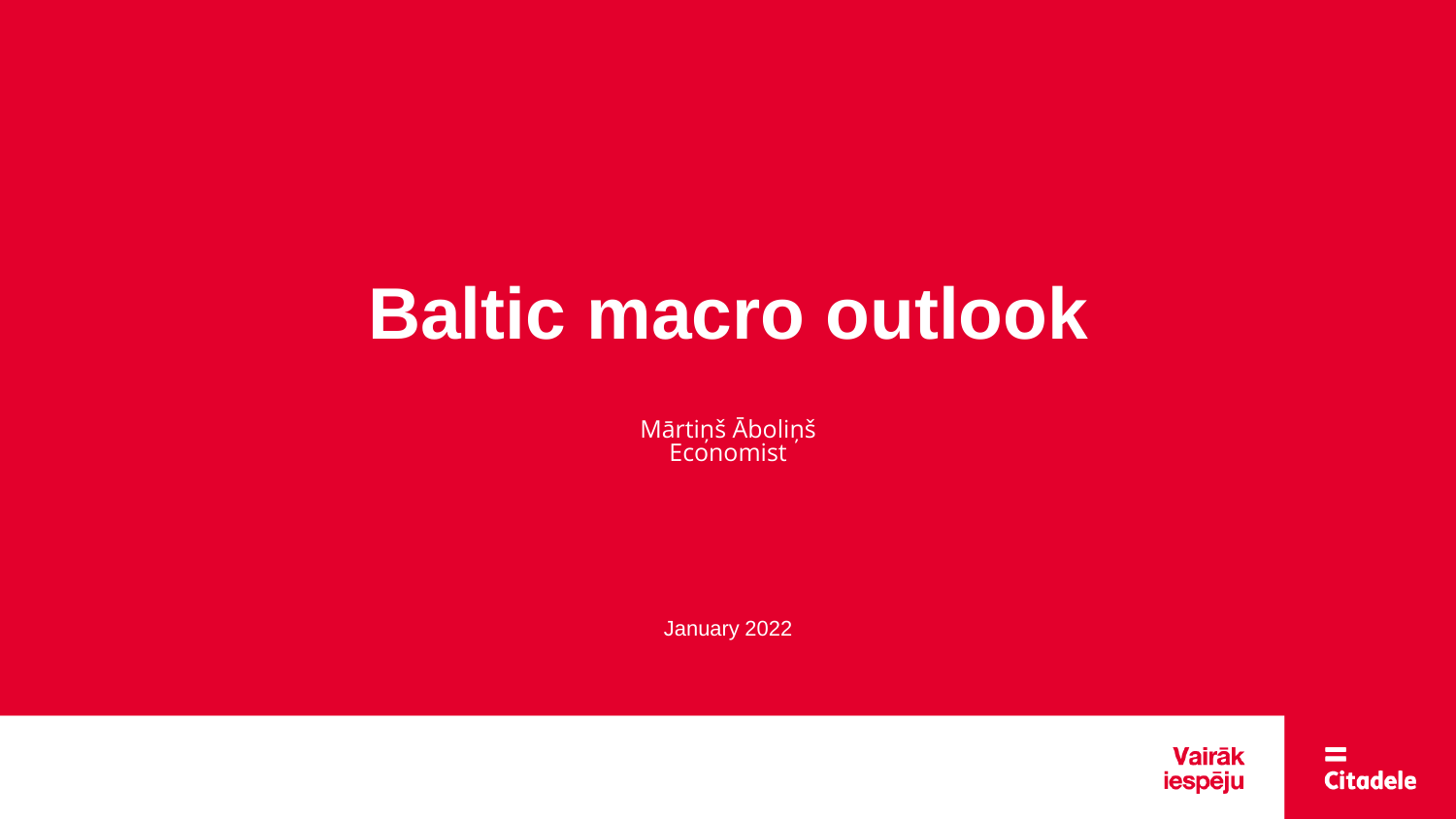## **Global economy**

Global macro-outlook remains good despite rising inflation





#### **Comments**

- Business sentiment in the world's leading economies is strong, world trade and new industrial orders are growing, and unemployment in the US and Europe is approaching pre-crisis levels.
- Economists surveyed by Bloomberg predict that the US and eurozone will fully recovery to pre COVID growth trajectory by 2023.
- The rapid rise in inflation, the energy crisis in Europe, growth slowdown China and turmoil in the Chinese real estate sector, as well as geopolitical tensions and the rapid spread of the COVID-19 omicron variant, are significant risks that will affect both the global economy and the Baltics in 2022.

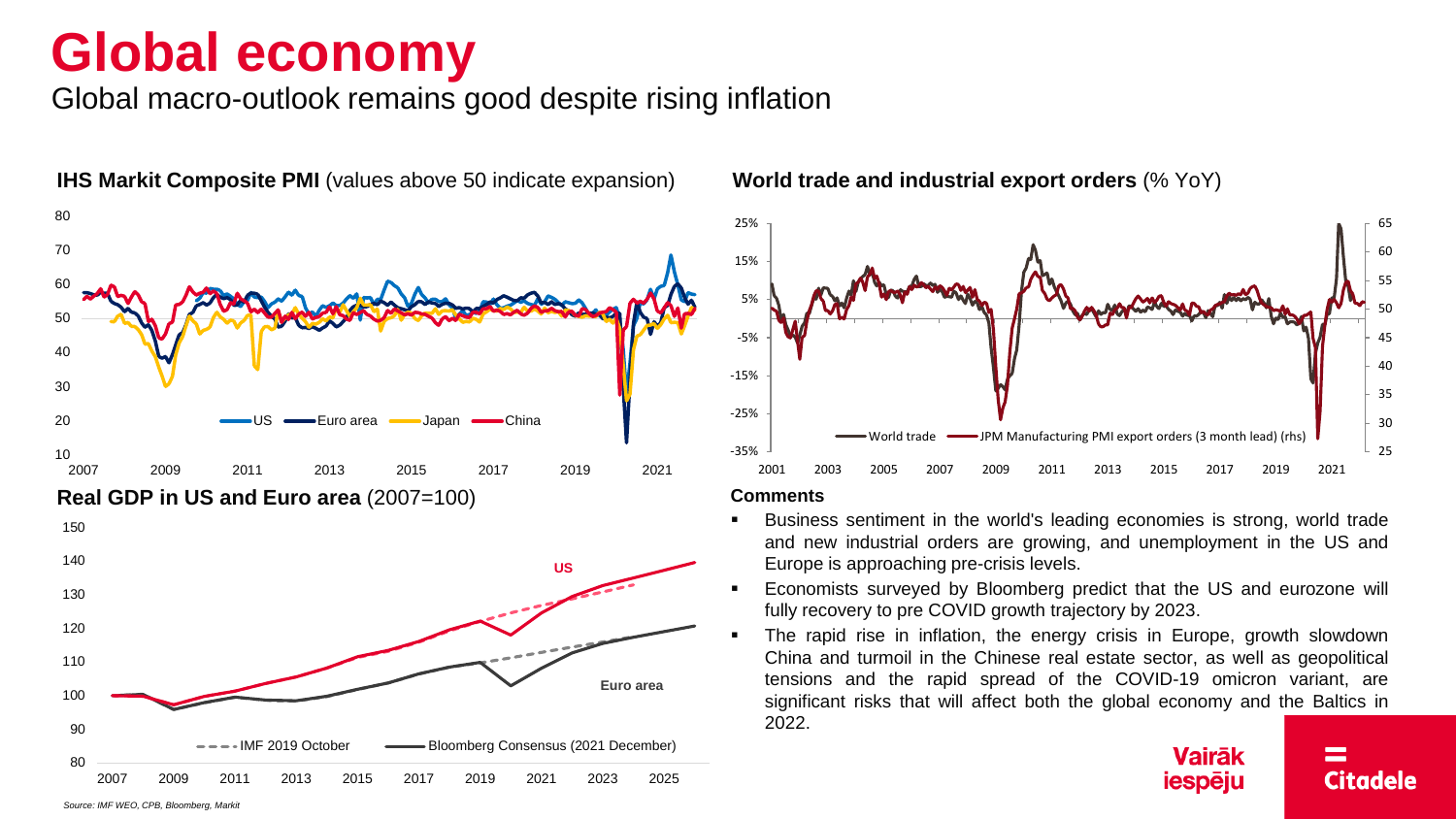# **Inflation**

### Global inflation is now at a multi-decade highs



**Freight Benchmark Rate** (USD per container)





### **Comments**

- Consumer price inflation in the global economy in 2021 has increased to the highest level in many decades. In US inflation is now highest since 1980's and in euorzone since the creation of euro.
- After a long period of low inflation since the 2008 global financial crisis, the pace and the persistence of inflation was certainly one of the biggest surprises for economists and central banks in 2021.
- Limited access to services has significantly increased consumption of goods, leading to rising global prices for a wide range of resources, industrial inputs and transport services.



*Source: Eurostat, Bloomberg*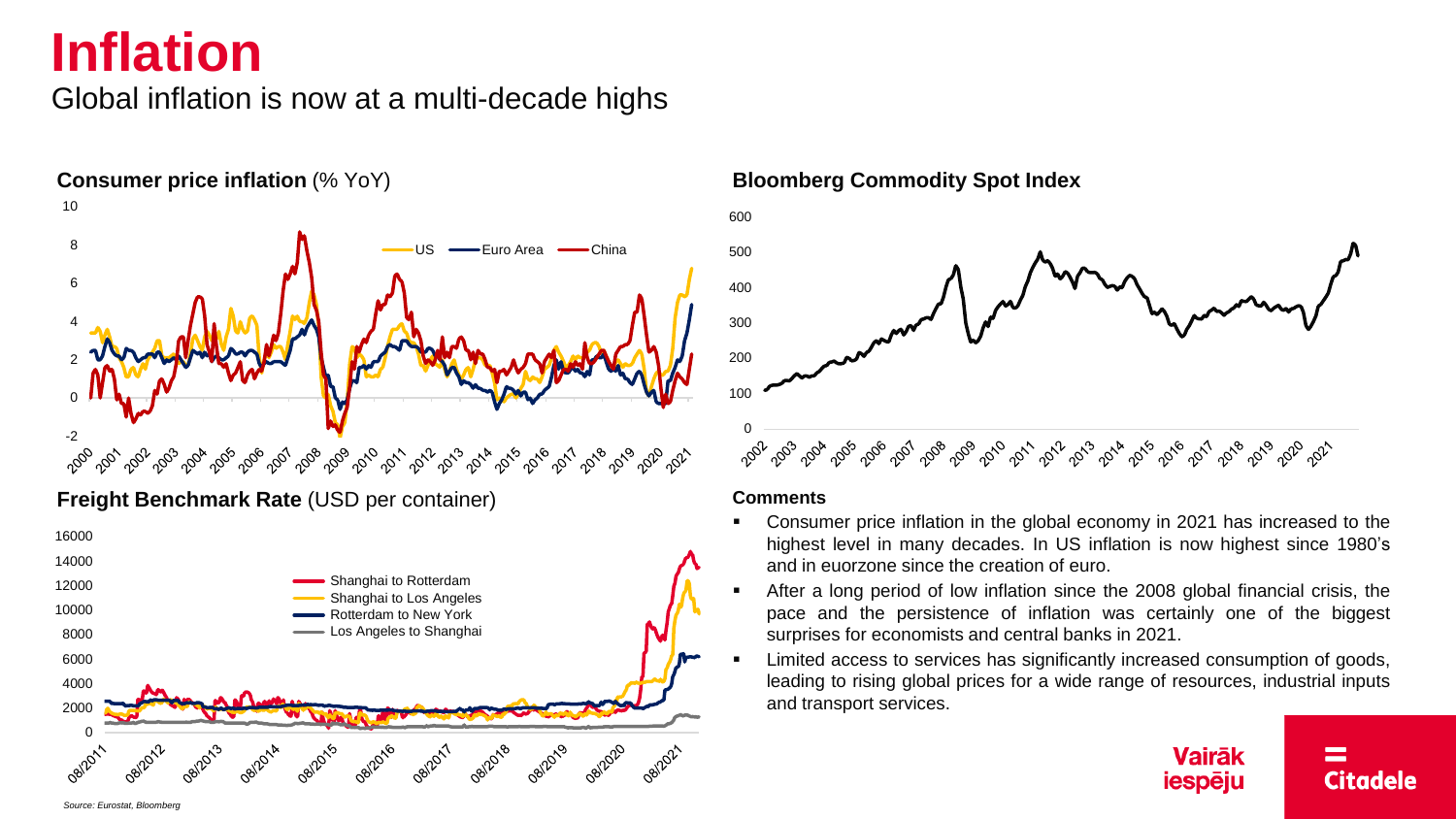# **Energy crisis**

The energy crisis is a major risk to Europe's economic recovery



**Global food and fertilizer prices**





### **Comments**

- Uneven and rapid economic recovery, the strong support measures for the economy and the coincidence of political and climatic factors since the summer of 2021 have led to a very sharp rise in energy prices in Europe.
- Compared to previous years, electricity market prices in Europe have increased 3-5 times and natural gas prices in oil equivalent have reached 150-200 US dollars per barrel.
- Natural gas futures prices for the summer and autumn of 2022 are still significantly higher than in recent years.

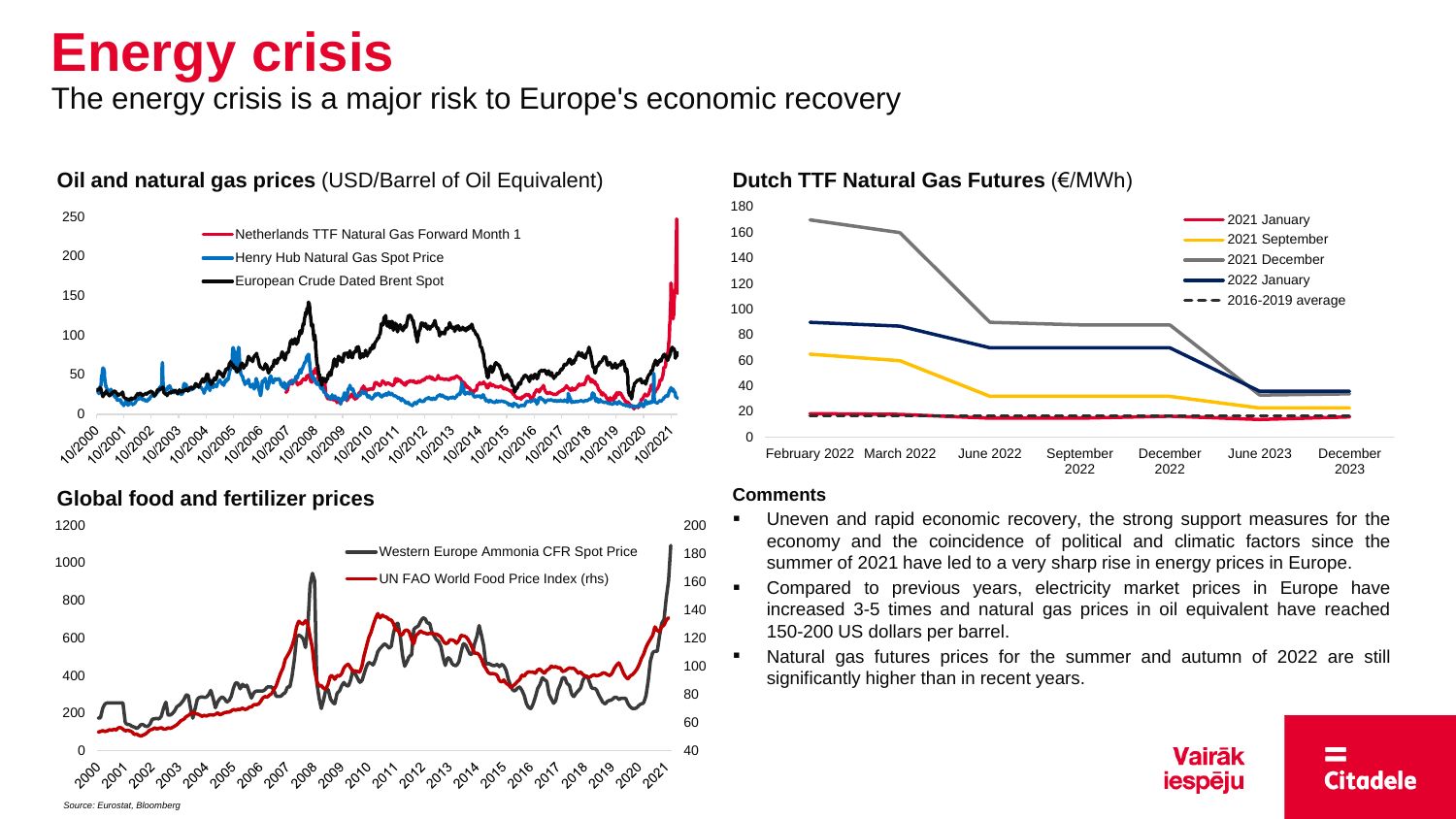## **Global economy**

Signs of a possible slowdown in economic growth have also emerged in the financial markets



**US consumption expenditures** (durable goods in nominal terms)



### **10-2 Year US Treasury Yield Spread China credit impulse** (% of GDP)



#### **Comments**

- Developed countries will face a major challenge in 2022 to curb inflation without jeopardizing economic recovery. According to the financial market expectation, the US could raise interest rates 3-4 times in 2022 and even the ECB could start cutting negative rates.
- Expectations of interest rate hikes have led to higher short-term rates, but long-term rates remain low despite high inflation. Flattening of the yield curve is signaling possible slowdown in growth.
- Limited access to services has significantly increased consumption of goods which is unlikely to be sustainable. Reducing economic support measures, together with the normalization of consumer demand,

could also mean slower growth in world trade

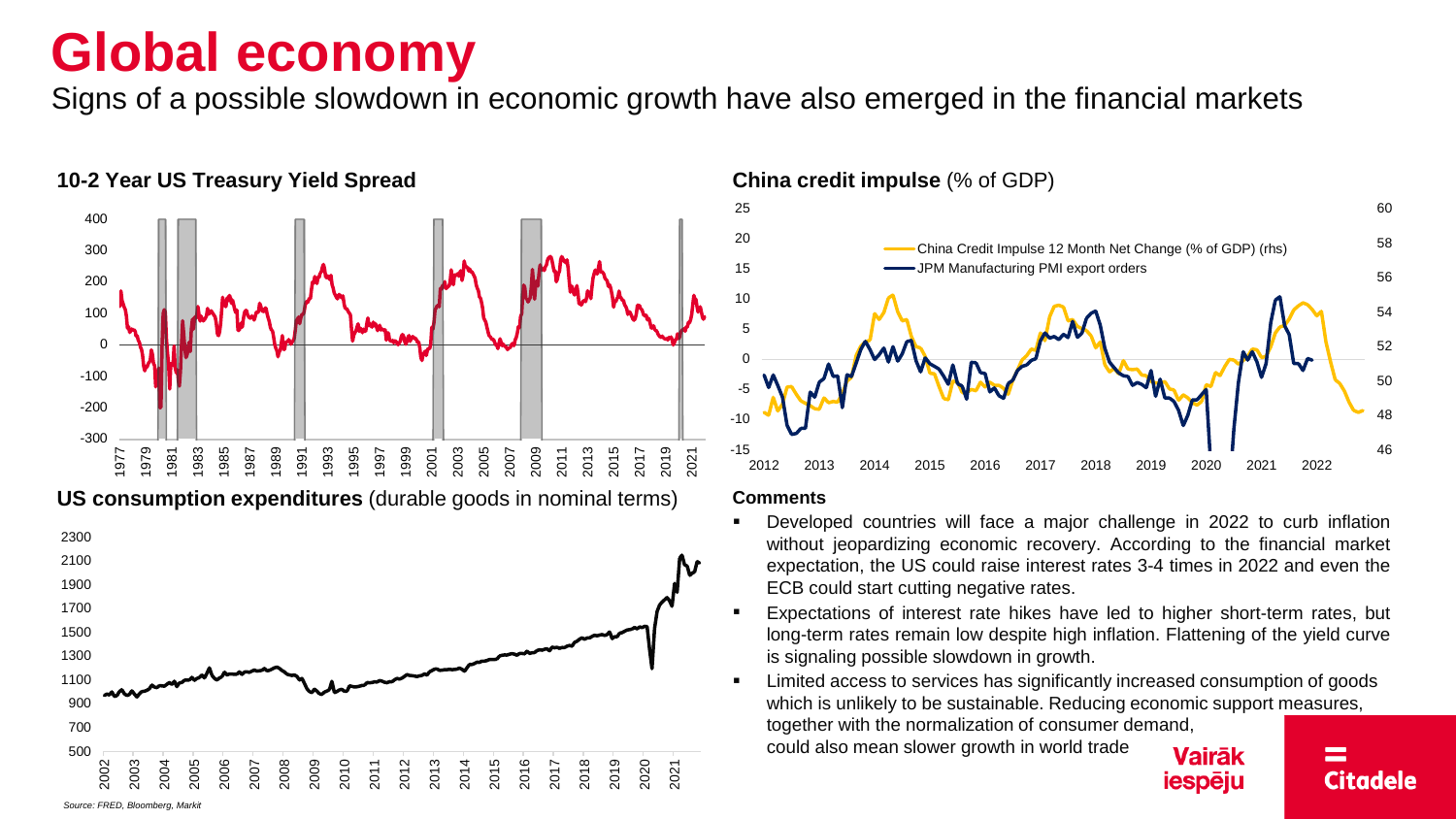## **Baltic region**

Economic recovery in the Baltics has been significantly faster than in other European countries





#### **Comments**

- Less than two years after the start of the pandemic, all three Baltic States have exceeded previous GDP levels.
- Latvia's GDP in the third quarter of 2021 was 1.7% higher than in the fourth quarter of 2019, while Lithuania and Estonia's GDP is now respectively 4% and 5.1% higher than at the end of 2019.
- However, the economic recovery is uneven and large-scale global economic support measures are increasingly contributing to rising prices.

#### **Vairāk** iespēju Citadele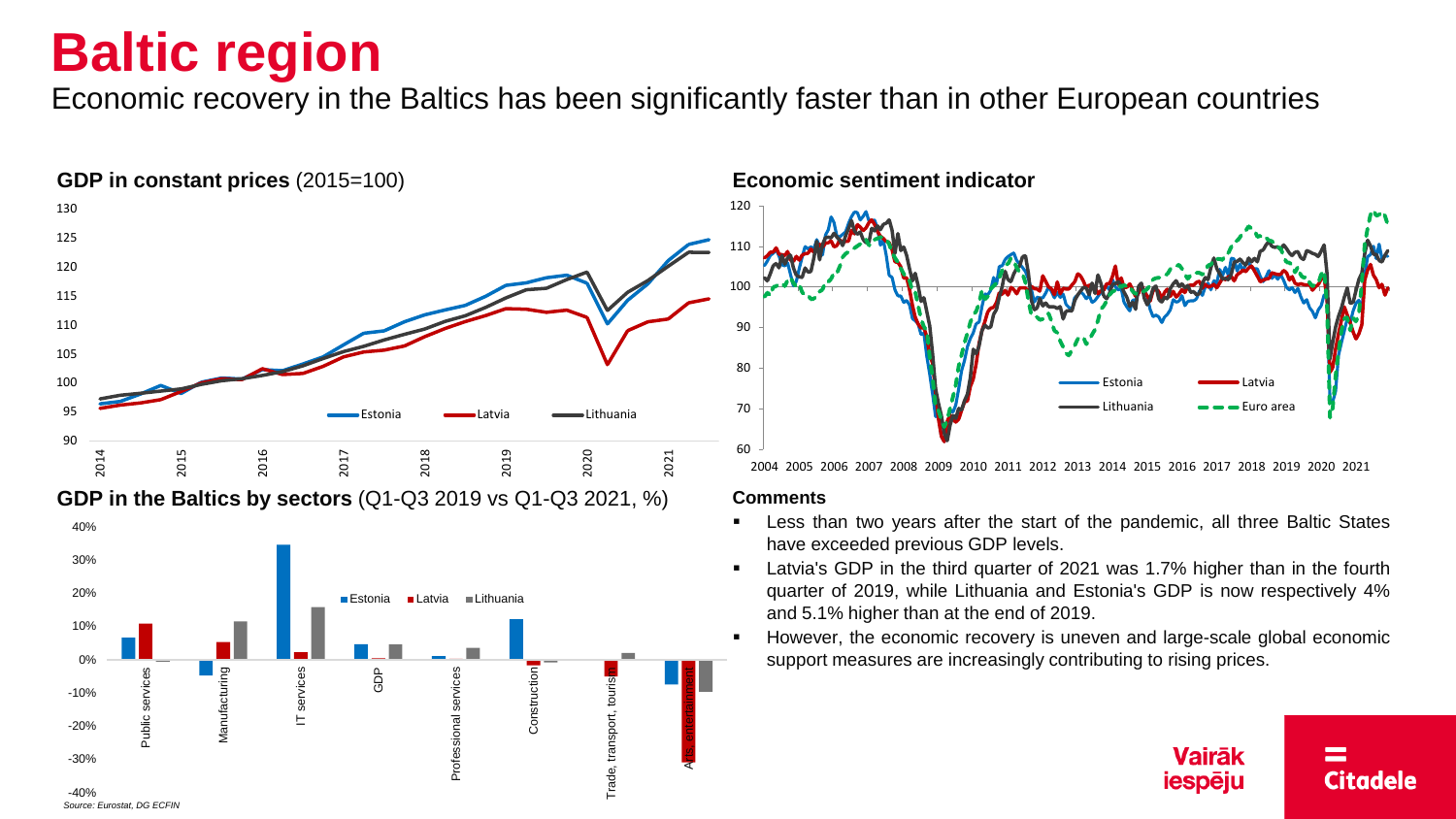### **Inflation**

Inflation in the Baltics has now reached its highest level since 2008-2009





**Shortage of labour in services** (factors limiting growth, %) 40



2005 2006 2007 2008 2009 2010 2011 2012 2013 2014 2015 2016 2017 2018 2019 2020 2021

#### **Comments**

- The share of energy and food in consumption in the Baltic States is high and we are therefore more sensitive to global price fluctuations. More than half of inflation in the Baltics is driven by rising fuel, electricity, natural gas and heat prices.
- Producer price inflation in the Baltics has exceeded 20% and the pressure to pass on price increases to consumers is high.
- The rise in energy prices has not yet been fully reflected in final consumer prices, and entrepreneurs have to reckon with a sufficiently rapid rise in wages, as the working age population continues to decline and wage growth has long outpaced productivity growth.

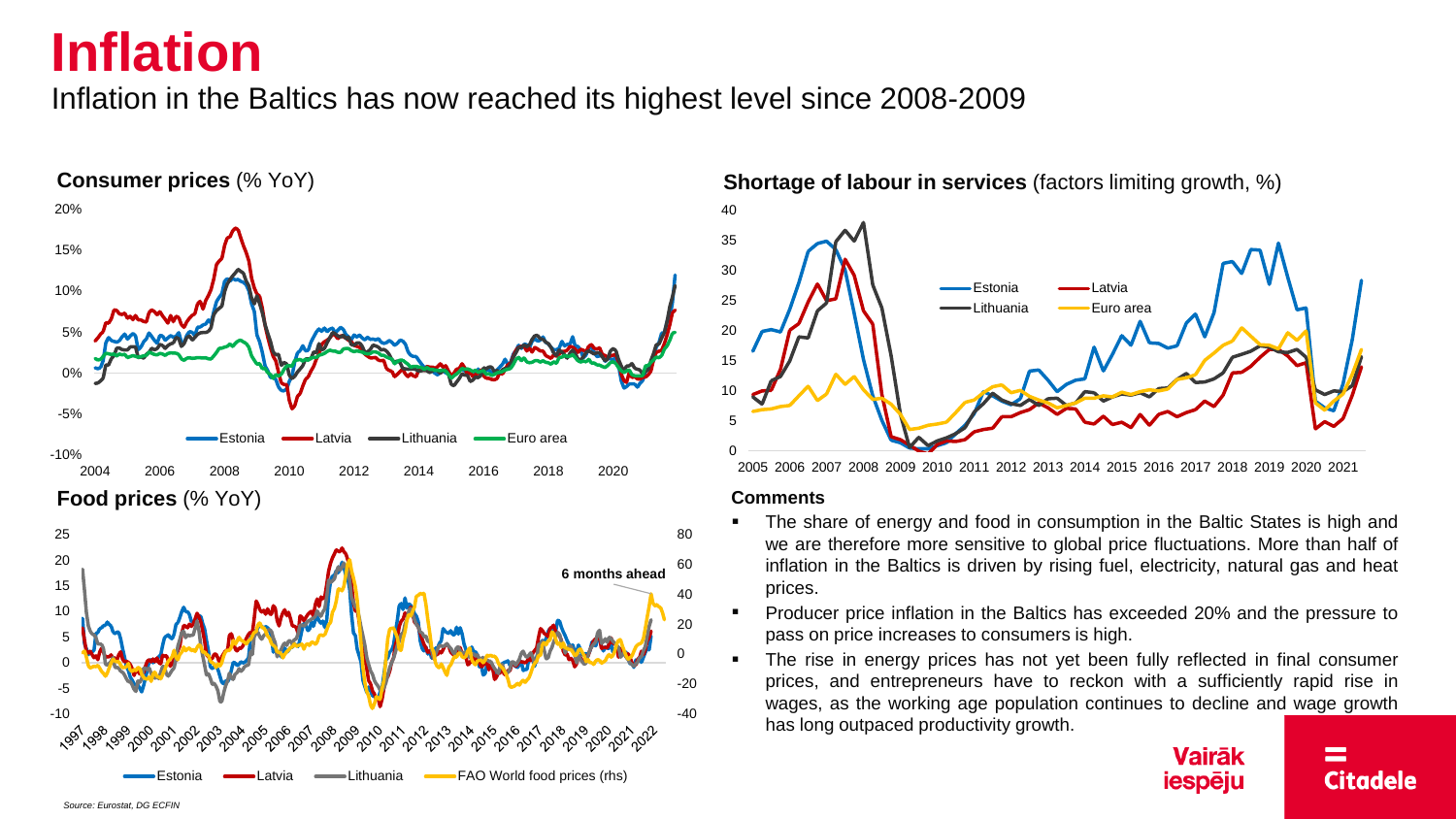# **Manufacturing**

Manufacturing in the Baltics has grown significantly faster than the economy as a whole



### **Electricity prices** (€/MWh)



### **Manufacturing output** (constant prices, 2015=100) **Electricity consumption in Baltics** (MWh, 7 day average)



### **Comments**

- In Latvia and Estonia, production volumes in the first 10 months of 2021 have grown by 6-8%, while in Lithuania the growth of the manufacturing output has reached 18%.
- European energy crisis is also a significant risk for Baltic industry. However, so far the rise in electricity prices has not had a significant impact on industry and electricity consumption in the Baltics continues to grow.
- For companies with fixed tariffs, electricity prices have not risen as fast as market indices, and energy costs for producers in the Baltics generally do not exceed 4-7% of turnover.

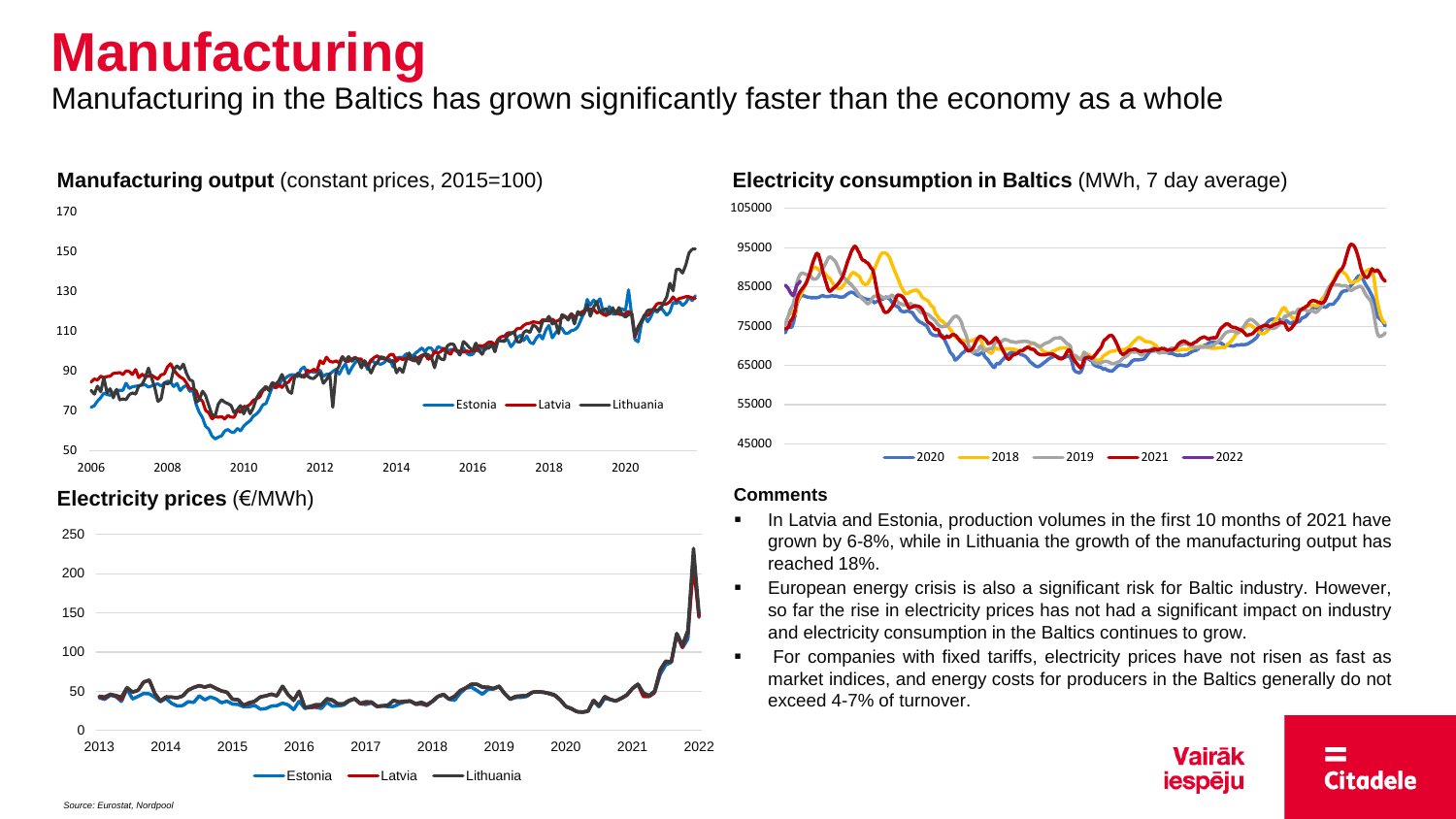# **Manufacturing**

Baltic producers have been able to successfully take advantage of the growing external demand



### **Manufacturing output** (I-X 2021 vs I-X 2020, %)



**Export of goods** (% YoY)



#### **Comments**

- Global demand for goods remains strong, inventory levels are relatively low in many sectors, and production and supply chains remain strained.
- Manufacturing growth in 2021 in the Baltics has been broad based with most major sectors showing positive growth.
- Export growth has been supported by higher commodity prices and especially wood prices as well as strong competitiveness. In 2021 exports in Baltics continue to grow in line with global trade.

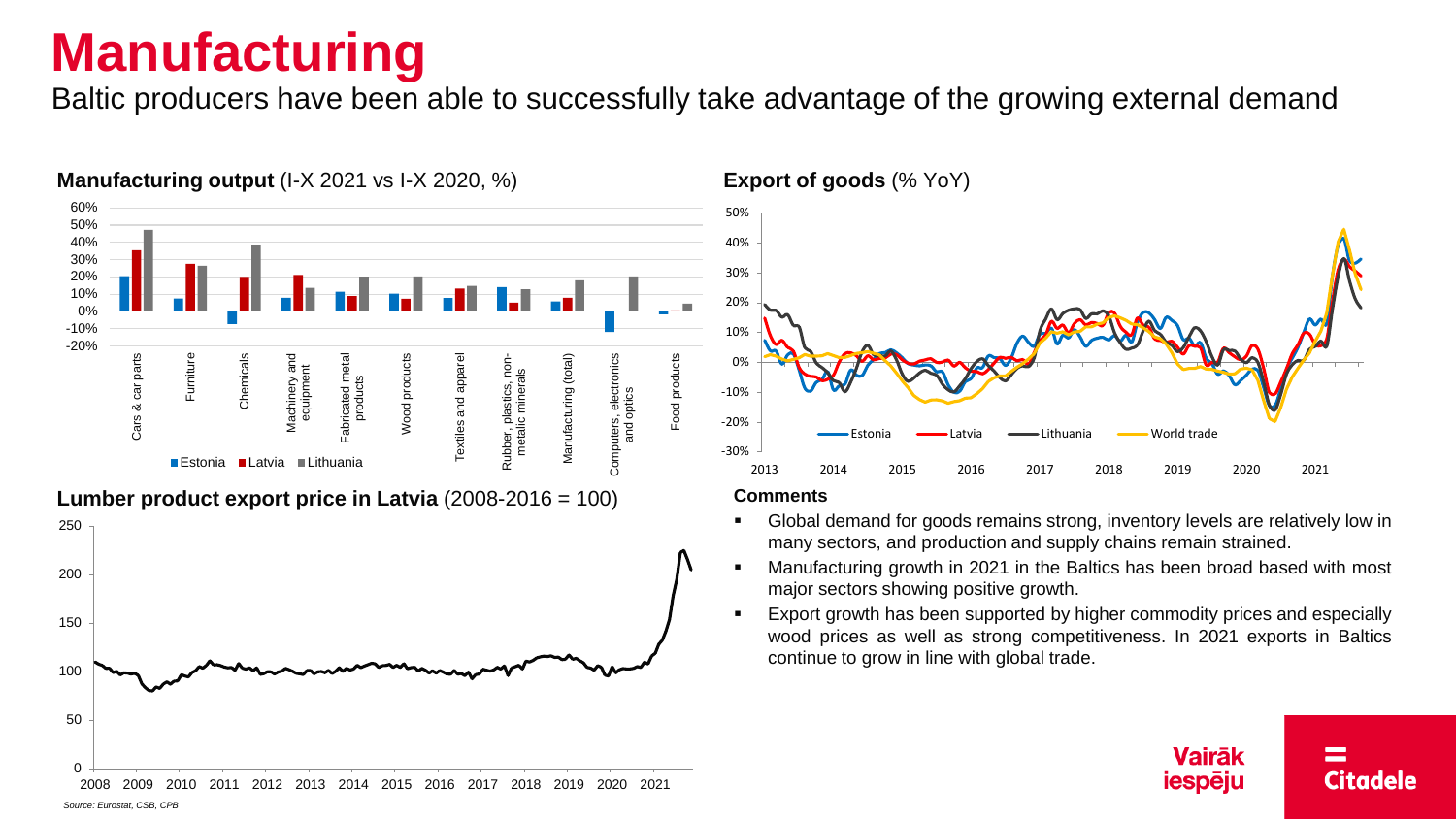### **Construction**

Investments from EU funds will support the construction sector in 2022







### **Construction in constant prices** (2015=100) **Construction sector in Latvia** (% YoY)



#### **Comments**

- An active real estate market and rising real estate prices, investments by EU economic recovery funds, a gradual increase in lending and an increase in investment in industry should make 2022 a good year for construction in the Baltics.
- Latvia will hold the Saeima elections in 2022 and the election years are usually good in construction. In the Latvian state budget for 2022 investment expenditure is set to increase by 25%.
- In Q3 2021 the prices of construction materials in the Baltics increased by 12-17% compared to 2020. The rise in energy resources is likely to mean a further rise in building material prices in 2022.

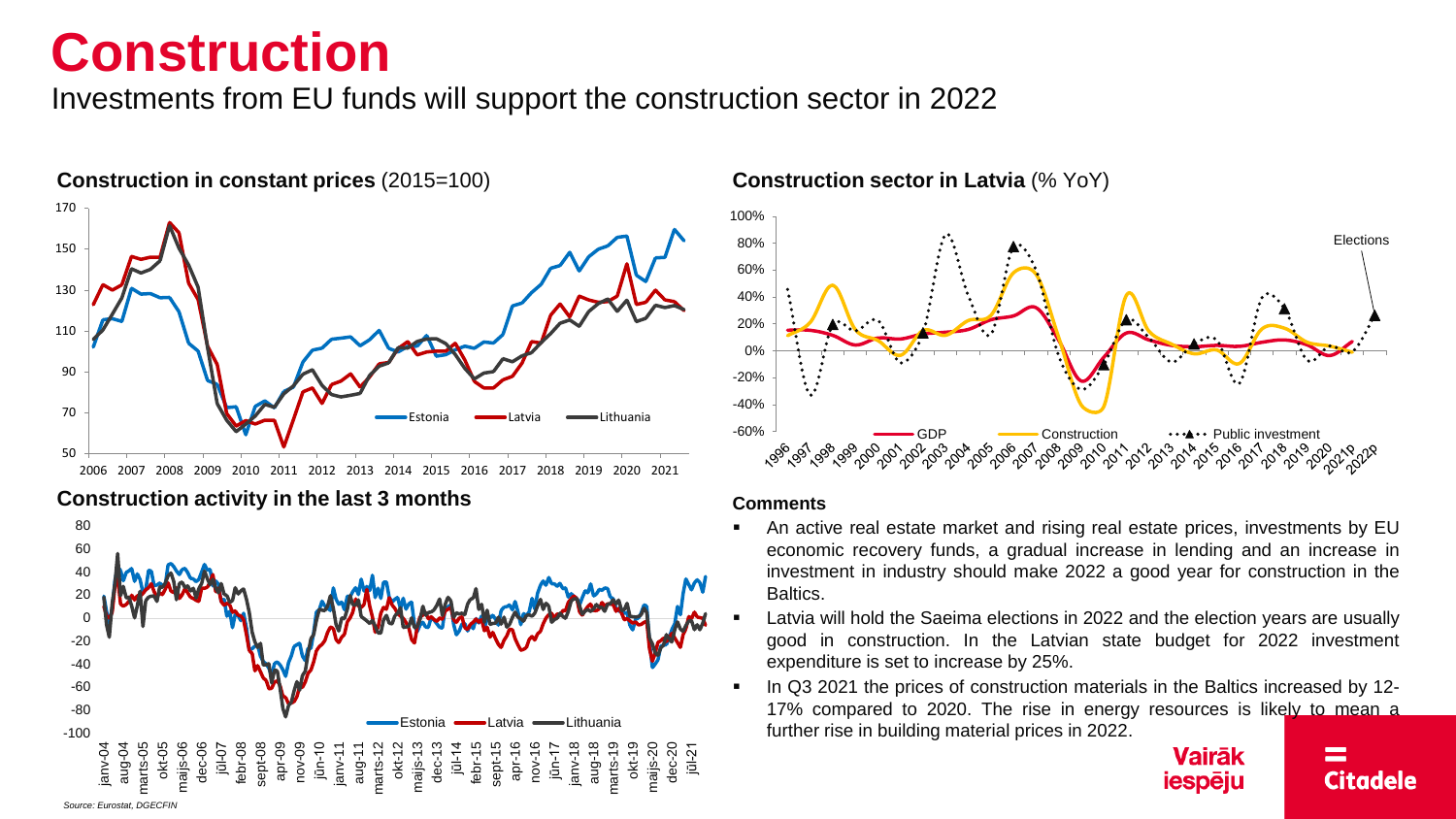### **Real estate**

25

Real estate prices in the Baltics continue to increase

**House price index** (2015 = 100) 0 50 100 150 200 250 2006 2007 2008 2009 2010 2011 2012 2013 2014 2015 2016 2017 2018 2019 2020 2021 Igaunija – Latvija – Lietuva **Danija (k. 1918)**<br>19

**Price to income ratio** (relative to gross average annual income)



**Loans to resident households and companies** (MEUR)



### **Comments**

- Low level of debt, rising household savings and deposits, rising wages and pick up in inflation has led to surge in activity in real estate market and in 2021 real estate prices rose by more than 10%
- Relative to incomes real estate prices in the Baltics remain low while wages continue to grow by 7-10% per year and loan growth does not exceed deposit growth.
- In Latvia new mortgage lending doubled in 2021 from  $~50$  MEUR per month to 100 MEUR.

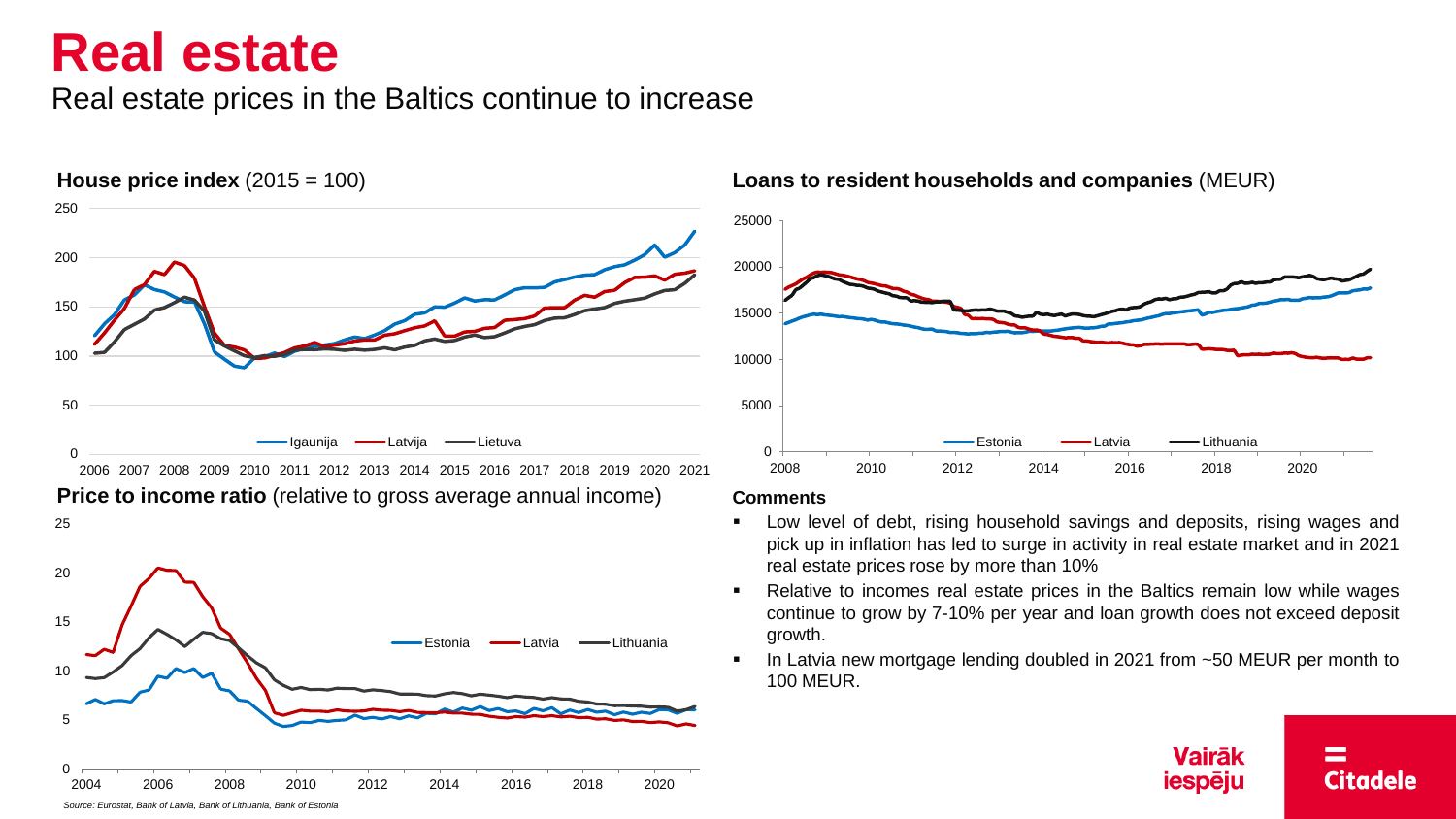### **Retail trade**

Growing personal incomes and limited access to services have boosted retail sales in the Baltics



### **Retail trade excluding fuel** (constant prices, 2015=100) **Retail trade excluding fuel** (I-X 2021 vs I-X 2020, %)





### **Comments**

- In the first eleven months of 2021, the total retail trade turnover at constant prices in Lithuania and Estonia has grown by more than 10% compared to 2020, but in Latvia the retail trade growth was only 1.8%.
- The economic growth of Lithuania and Estonia in 2021 has been slightly better than in Latvia, and consumption in Estonia has been boosted by the possibility for people to withdraw their 2nd pillar pension savings.
- Wage growth in the Baltics is similar and household deposits in the Baltic States have increased by 16-21% in 2021. However, epidemiological restrictions on trade in Latvia have been more widespread than in Lithuania or Estonia.

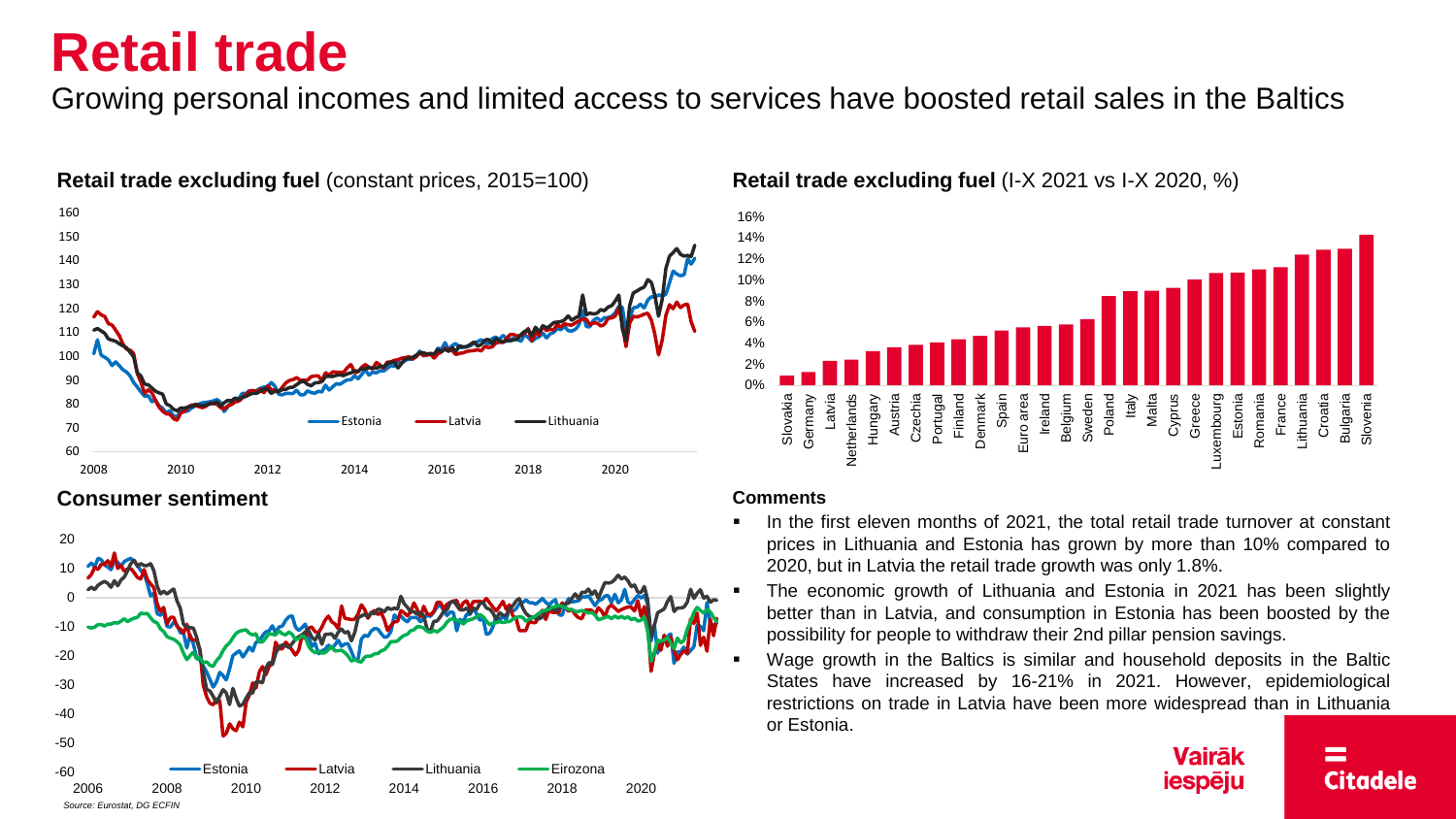## **Services**

### IT and professional servicies have continued to grow despite COVID-19



### **Export of services by sector** (Q1-Q3 2021 vs Q1-Q3 2020, %)





### **Comments**

- In the Baltics service sectors remain the weakest link in the economy, however export of IT, business and professional services continued to grow strongly in 2021.
- In Latvia export of services has lagged behind Lithuania and Estonia mostly due to losing Russian commodity transit cargoes and associated servicing of non-resident financial flows.
- Activity parts of transport and tourism sector remains well below pre COVID-19 levels, however in Latvia longer lasting and more widespread COVID-19 related restrictions have caused even further decline in tourism sector in 2021.

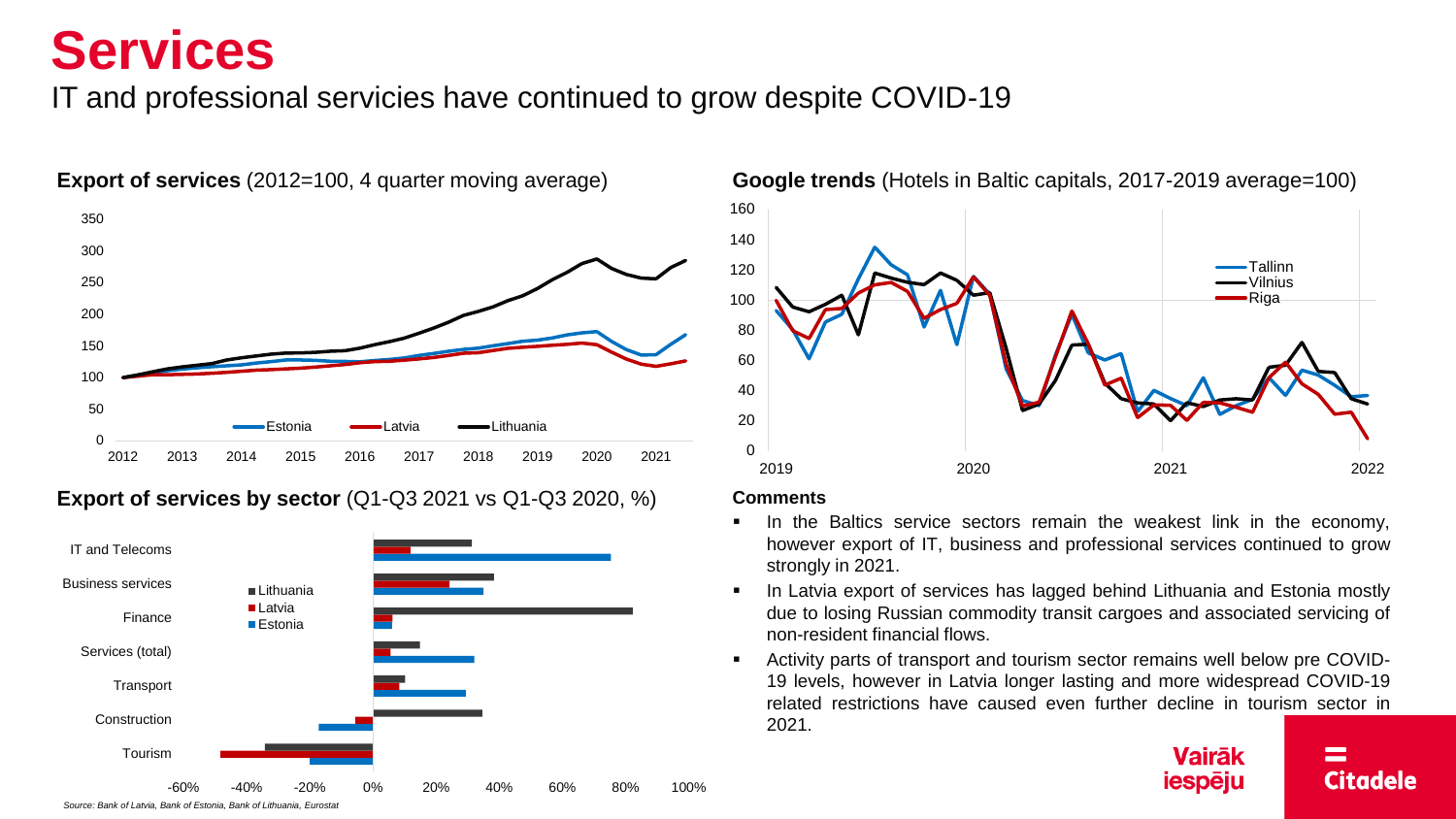### **Labour market**

Unemployment in the Baltics is approaching pre-pandemic levels







#### **Comments**

- Unemployment in the Baltics increased during the COVID-19 pandemic, but in November 2022 unemployment in Estonia fell to 5%, while in Latvia and Lithuania it was 7.3% and 6.0%, respectively.
- Average wages in the Baltics in the first three quarters of 2021 has grown by 6.7% in Estonia and by more than 10% in Lithuania and Latvia.
- In the near future, labour shortages are most likely to be felt in the service sectors, as workers have left for other sectors that have grown during the COVID-19 pandemic.